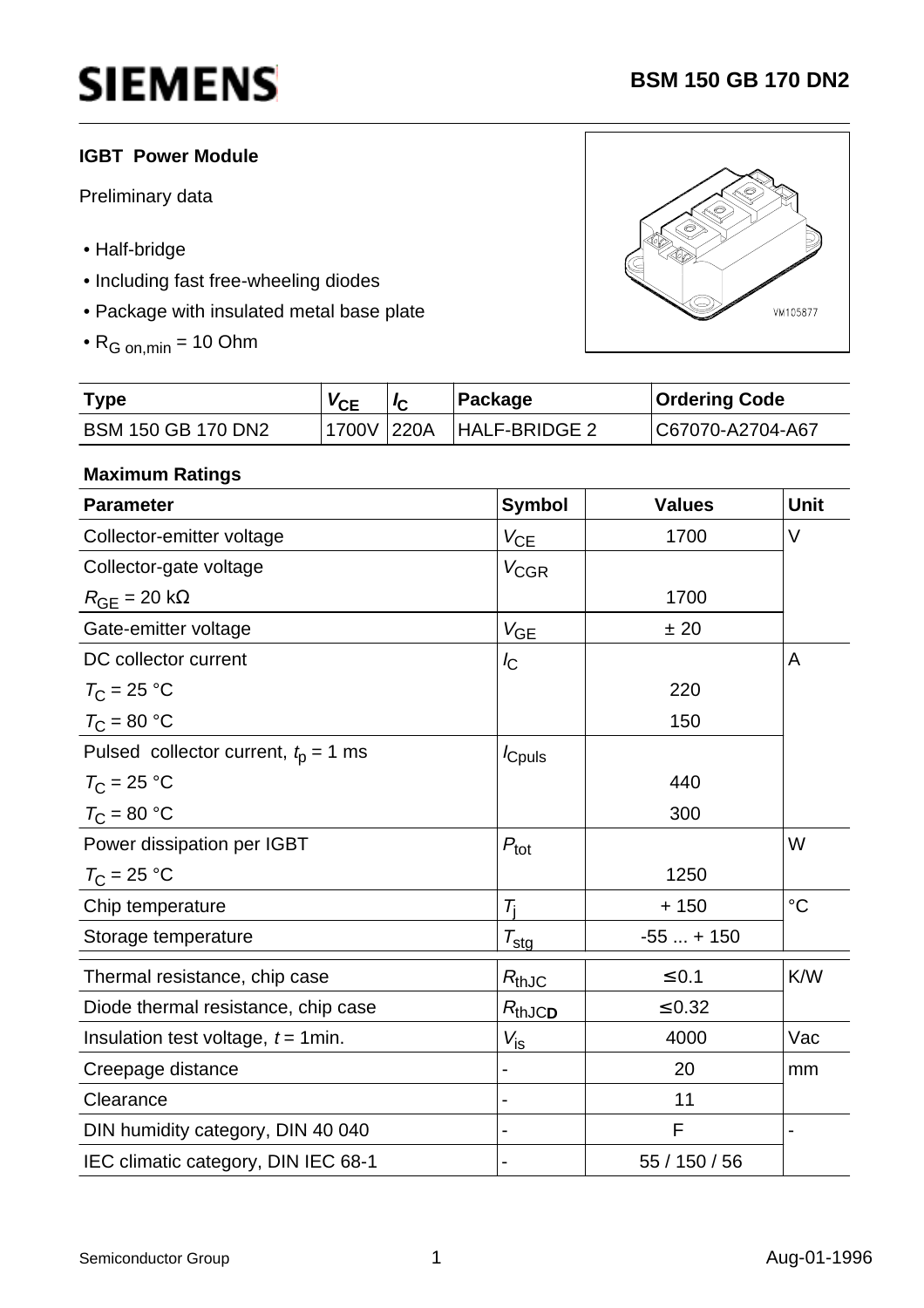|  | <b>Electrical Characteristics</b> , at $T_i = 25 \text{ °C}$ , unless otherwise specified |
|--|-------------------------------------------------------------------------------------------|
|--|-------------------------------------------------------------------------------------------|

| <b>Parameter</b>                                                         | <b>Symbol</b>    | <b>Values</b>  |      |                | <b>Unit</b> |
|--------------------------------------------------------------------------|------------------|----------------|------|----------------|-------------|
|                                                                          |                  | min.           | typ. | max.           |             |
| <b>Static Characteristics</b>                                            |                  |                |      |                |             |
| Gate threshold voltage                                                   | $V_{GE(th)}$     |                |      |                | $\vee$      |
| $V_{GE} = V_{CE}$ , $I_C = 10$ mA                                        |                  | 4.8            | 5.5  | 6.2            |             |
| Collector-emitter saturation voltage                                     | $V_{CE(sat)}$    |                |      |                |             |
| $V_{GE}$ = 15 V, $I_C$ = 150 A, $T_i$ = 25 °C                            |                  | $\blacksquare$ | 3.4  | 3.9            |             |
| $V_{GE}$ = 15 V, $I_C$ = 150 A, $T_i$ = 125 °C                           |                  |                | 4.6  | 5.3            |             |
| Zero gate voltage collector current                                      | $I_{\text{CES}}$ |                |      |                | mA          |
| $V_{\text{CE}}$ = 1700 V, $V_{\text{GE}}$ = 0 V, $T_{\text{i}}$ = 25 °C  |                  |                |      | 1.5            |             |
| $V_{\text{CF}}$ = 1700 V, $V_{\text{GF}}$ = 0 V, $T_{\text{i}}$ = 125 °C |                  |                | 4    | $\blacksquare$ |             |
| Gate-emitter leakage current                                             | $I_{\text{GES}}$ |                |      |                | nA          |
| $V_{GF}$ = 20 V, $V_{CE}$ = 0 V                                          |                  | -              |      | 400            |             |

### **AC Characteristics**

| Transconductance                                           | $g_{\rm fs}$     |                          |                |                | S  |
|------------------------------------------------------------|------------------|--------------------------|----------------|----------------|----|
| $V_{\text{CE}}$ = 20 V, $I_{\text{C}}$ = 150 A             |                  | 54                       |                | $\blacksquare$ |    |
| Input capacitance                                          | $C_{\text{iss}}$ |                          |                |                | nF |
| $V_{\text{CF}}$ = 25 V, $V_{\text{GF}}$ = 0 V, f = 1 MHz   |                  |                          | 20             |                |    |
| Output capacitance                                         | $C_{\rm oss}$    |                          |                |                |    |
| $V_{\text{CE}}$ = 25 V, $V_{\text{GE}}$ = 0 V, $f$ = 1 MHz |                  | $\overline{\phantom{0}}$ | $\overline{2}$ | $\blacksquare$ |    |
| Reverse transfer capacitance                               | $C_{\text{rss}}$ |                          |                |                |    |
| $V_{\text{CE}}$ = 25 V, $V_{\text{GE}}$ = 0 V, $f$ = 1 MHz |                  |                          | 0.55           |                |    |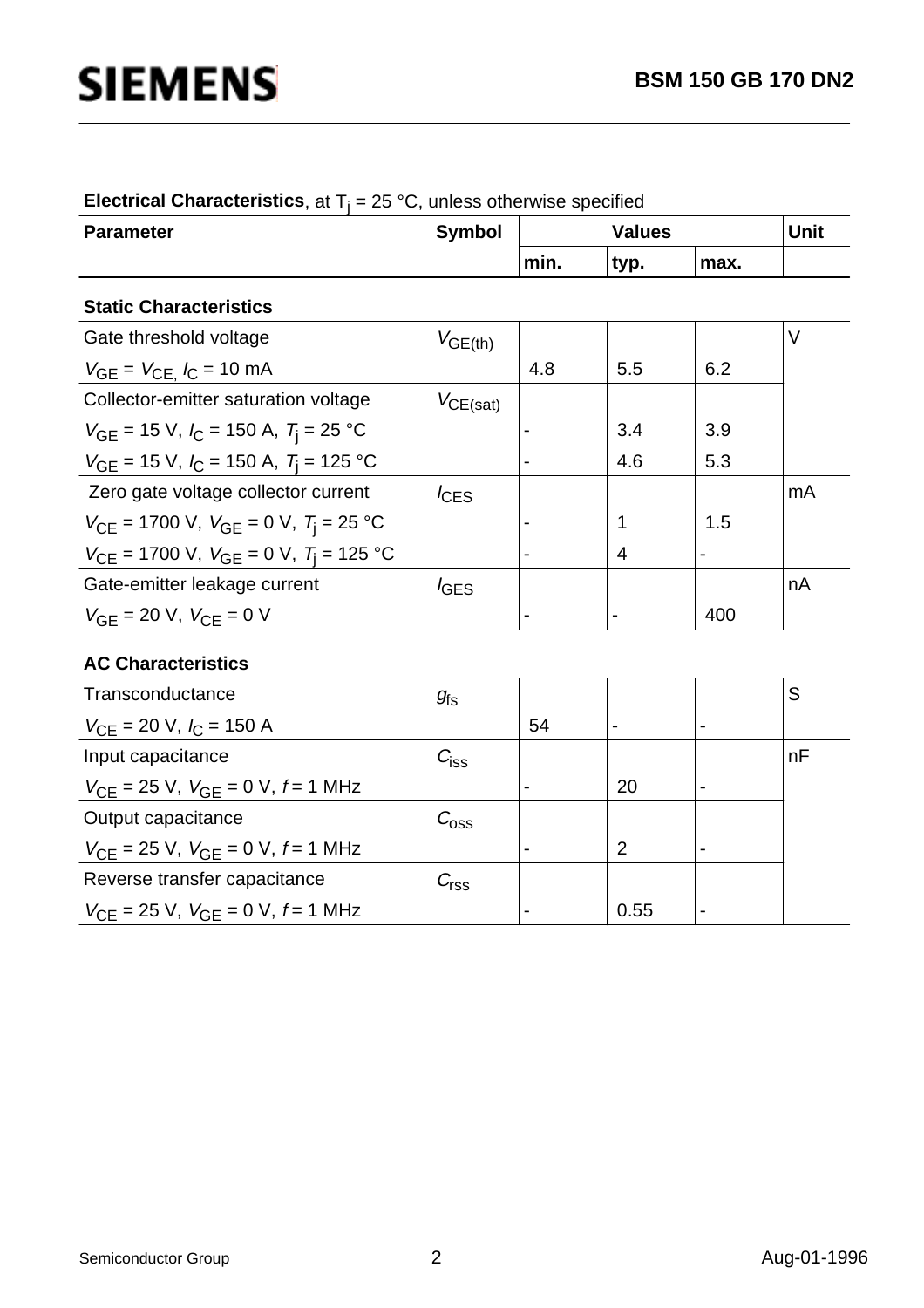| <b>Electrical Characteristics</b> , at $T_i = 25 \degree C$ , unless otherwise specified |  |  |  |  |
|------------------------------------------------------------------------------------------|--|--|--|--|
|------------------------------------------------------------------------------------------|--|--|--|--|

| <b>Parameter</b> | <b>Symbol</b> |      | <b>Values</b> |      | <b>Unit</b> |
|------------------|---------------|------|---------------|------|-------------|
|                  |               | min. | 'typ.         | max. |             |

## **Switching Characteristics, Inductive Load at T<sup>j</sup> = 125 °C**

| Turn-on delay time                                                        | $t_{d(0n)}$  |                          |      |      | ns |
|---------------------------------------------------------------------------|--------------|--------------------------|------|------|----|
| $V_{\rm CC}$ = 1200 V, $V_{\rm GF}$ = 15 V, $I_{\rm C}$ = 150 A           |              |                          |      |      |    |
| $R_{\text{Gon}}$ = 10 $\Omega$                                            |              | $\blacksquare$           | 520  | 1000 |    |
| Rise time                                                                 | $t_{\rm r}$  |                          |      |      |    |
| $V_{\rm CC}$ = 1200 V, $V_{\rm GF}$ = 15 V, $I_{\rm C}$ = 150 A           |              |                          |      |      |    |
| $R_{\text{Gon}}$ = 10 $\Omega$                                            |              |                          | 200  | 400  |    |
| Turn-off delay time                                                       | $t_{d(Off)}$ |                          |      |      |    |
| $V_{\rm CC}$ = 1200 V, $V_{\rm GF}$ = -15 V, $I_{\rm C}$ = 150 A          |              |                          |      |      |    |
| $R_{\text{Goff}} = 10 \Omega$                                             |              | ۰                        | 1200 | 1800 |    |
| <b>Fall time</b>                                                          | $t_{\rm f}$  |                          |      |      |    |
| $V_{\text{CC}}$ = 1200 V, $V_{\text{GF}}$ = -15 V, $I_{\text{C}}$ = 150 A |              |                          |      |      |    |
| $R_{\text{Goff}}$ = 10 $\Omega$                                           |              | $\overline{\phantom{0}}$ | 110  | 160  |    |

### **Free-Wheel Diode**

| Diode forward voltage                                   | VF              |   |     |     | V       |
|---------------------------------------------------------|-----------------|---|-----|-----|---------|
| $I_F$ = 150 A, $V_{GE}$ = 0 V, $T_i$ = 25 °C            |                 |   | 2.3 | 2.8 |         |
| $I_F$ = 150 A, $V_{GE}$ = 0 V, $T_i$ = 125 °C           |                 |   | 2.1 |     |         |
| Reverse recovery time                                   | $t_{\rm rr}$    |   |     |     | μs      |
| $I_F = 150$ A, $V_R = -1200$ V, $V_{GF} = 0$ V          |                 |   |     |     |         |
| $d_{\text{F}}/dt$ = -1200 A/µs, $T_{\text{i}}$ = 125 °C |                 | - | 0.6 | -   |         |
| Reverse recovery charge                                 | $Q_{\text{rr}}$ |   |     |     | $\mu$ C |
| $I_F = 150$ A, $V_R = -1200$ V, $V_{GF} = 0$ V          |                 |   |     |     |         |
| $d_{\rm F}/dt = -1200 \;{\rm A/}\mu{\rm s}$             |                 |   |     |     |         |
| $T_i = 25 °C$                                           |                 |   | 11  |     |         |
| $T_i = 125 °C$                                          |                 |   | 36  |     |         |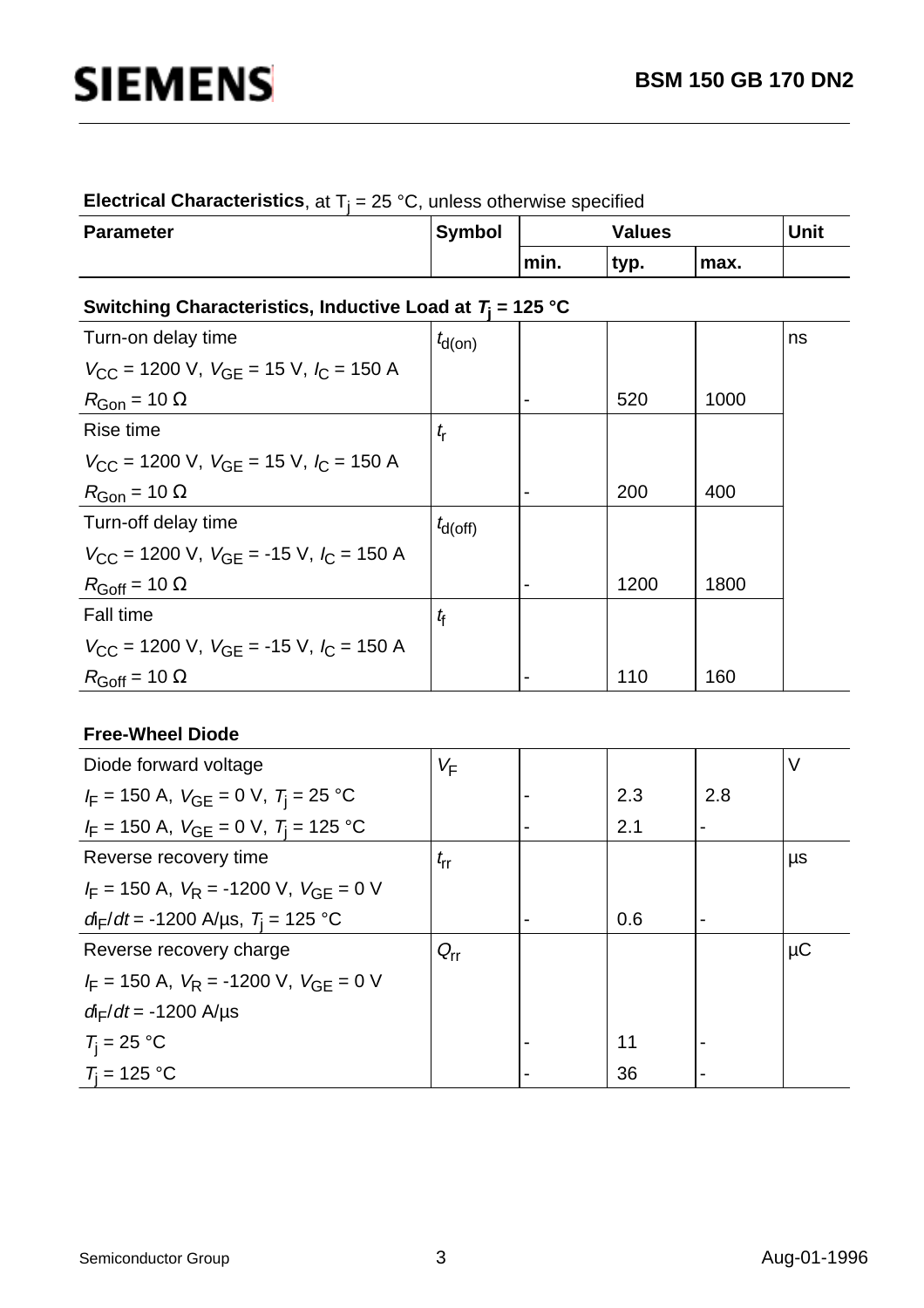

#### **Power dissipation**

 $P_{\text{tot}} = f(T_C)$ parameter:  $T_i \le 150$  °C



#### **Collector current**

 $I_{\rm C} = f(T_{\rm C})$ parameter:  $V_{GE} \ge 15$  V,  $T_i \le 150$  °C



#### **Safe operating area**

 $I_{\rm C} = f(V_{\rm CE})$ parameter:  $D = 0$ ,  $T_C = 25^{\circ}$ C,  $T_j \le 150^{\circ}$ C



#### **Transient thermal impedance IGBT**

 $Z_{\text{th JC}} = f(t_{\text{p}})$ parameter:  $D = t_0 / T$ 

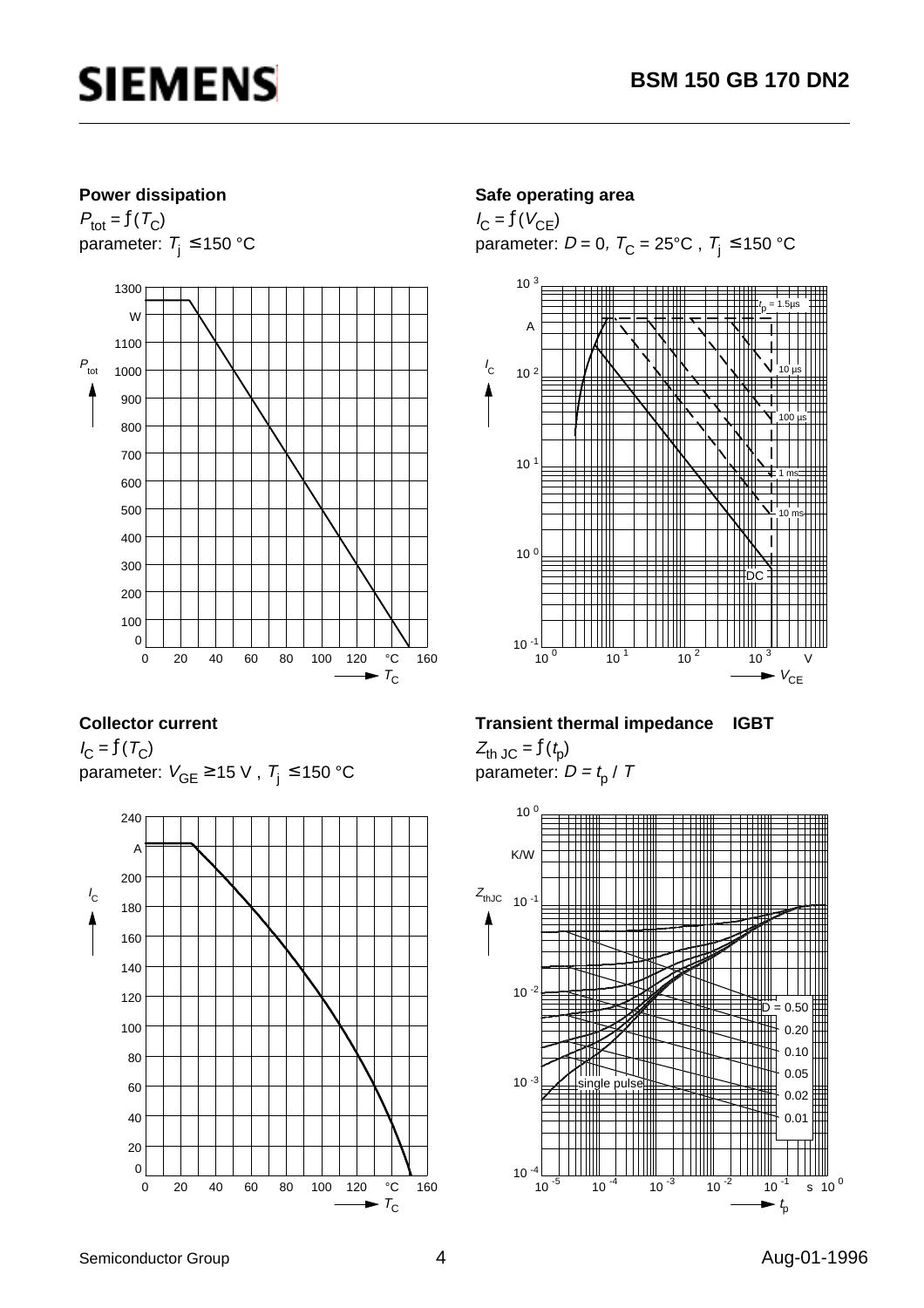### **Typ. output characteristics**

 $I_C = f (V_{CE})$ parameter:  $t_p = 80 \text{ }\mu\text{s}, \ T_j = 25 \text{ }^{\circ}\text{C}$ 



### **Typ. transfer characteristics**

 $I_C = f (V_{GE})$ parameter:  $t_p = 80 \text{ }\mu\text{s}, V_{CE} = 20 \text{ V}$ 



### **Typ. output characteristics**

 $I_C = f (V_{CE})$ parameter:  $t_p = 80 \text{ }\mu\text{s}, \ T_j = 125 \text{ }^\circ\text{C}$ 

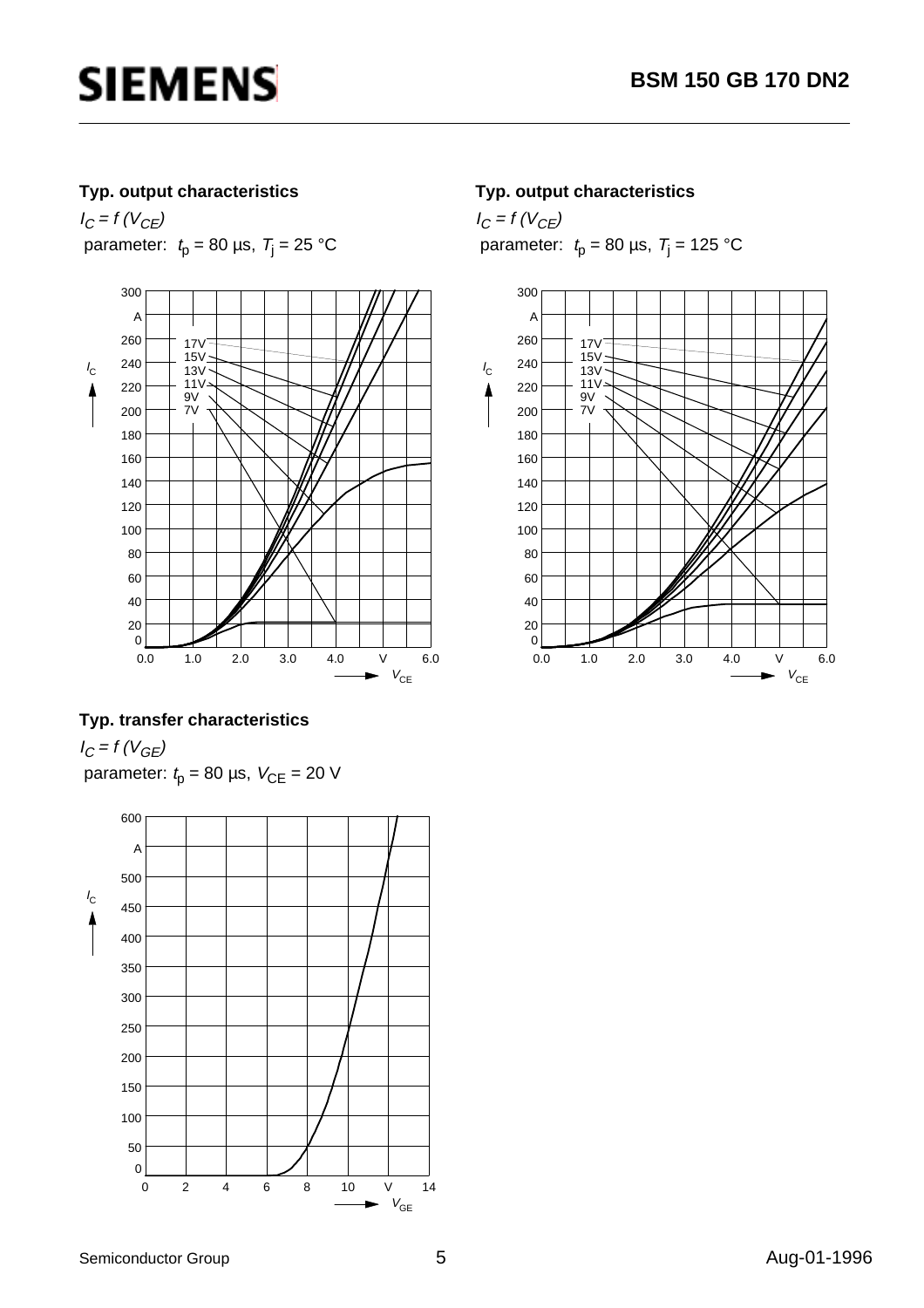### **Typ. gate charge**

 $V_{GE} = f(Q_{Gate})$ parameter:  $I_{C \text{ puls}} = 150 \text{ A}$ 



### **Reverse biased safe operating area**

 $I_{Cpuls}$  = f(V<sub>CE</sub>), T<sub>j</sub> = 150°C parameter:  $V_{GE}$  = 15 V



### **Typ. capacitances**

 $C = f(V_{CE})$ parameter:  $V_{GE} = 0$ ,  $f = 1$  MHz



## **Short circuit safe operating area**

 $I_{Csc}$  = f(V $_{CE}$ ) , T<sub>j</sub> = 150°C parameter:  $V_{GE}$  =  $\pm$  15 V,  $t_{SC}$   $\leq$  10 µs, L < 25 nH

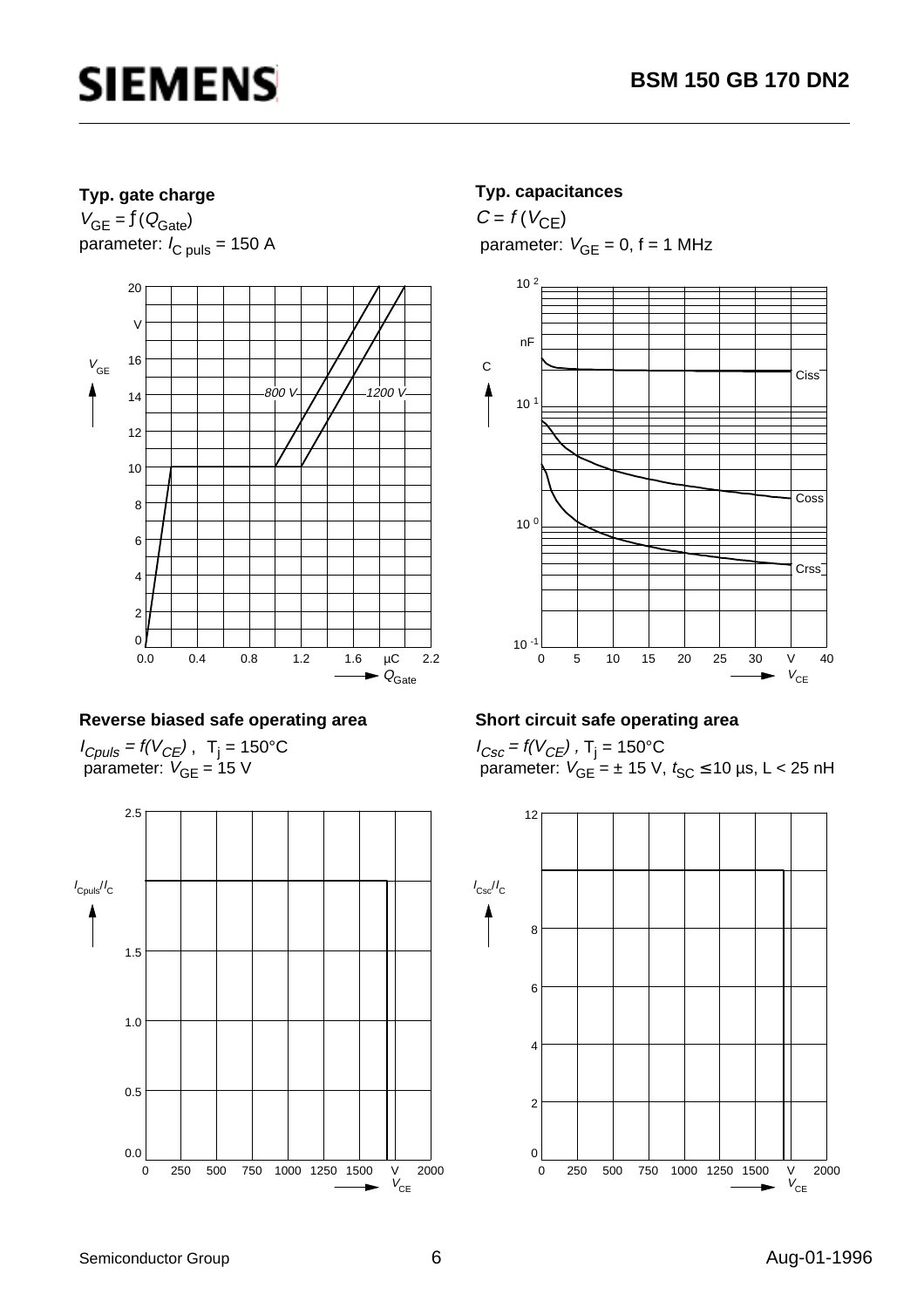### **Typ. switching time**

*I = f (I<sub>C</sub>)* , inductive load , T<sub>j</sub> = 125°C par.:  $V_{CE}$  = 1200 V,  $V_{GE}$  = ± 15 V,  $R_G$  = 10 Ω



## **Typ. switching losses**

 $E = f(l_C)$ , inductive load, T<sub>j</sub> = 125°C par.:  $V_{CE}$  = 1200 V,  $V_{GE}$  = ± 15 V,  $R_G$  = 10 Ω



### **Typ. switching time**

 $t$  = f (R<sub>G</sub>) , inductive load , T<sub>j</sub> = 125°C par.:  $V_{CE}$  = 1200 V,  $V_{GE}$  =  $\pm$  15 V,  $I_C$  = 150 A



## **Typ. switching losses**

 $\mathsf{E}$  = f (R $_{G}$ ) , inductive load , T $_{\mathsf{j}}$  = 125°C par.:  $V_{CE}$  = 1200 V,  $V_{GE}$  =  $\pm$  15 V,  $I_C$  = 150 A

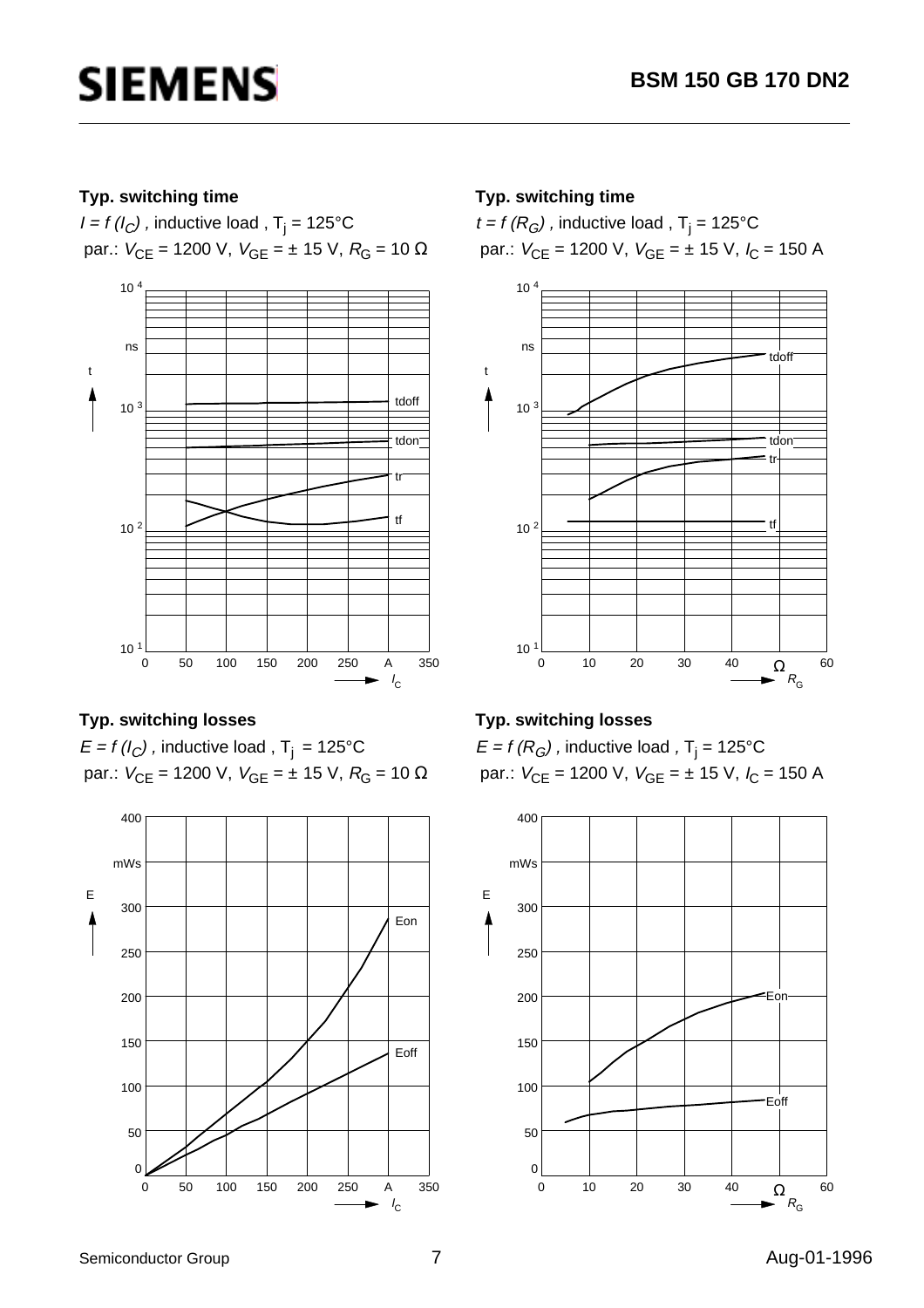### **Forward characteristics of fast recovery**

**reverse diode**  $I_F = f(V_F)$ parameter:  $T_j$ 



#### **Transient thermal impedance Diode**

 $Z_{\text{th JC}} = f(t_{\text{p}})$ parameter:  $D = t_{\rm p}$  / T